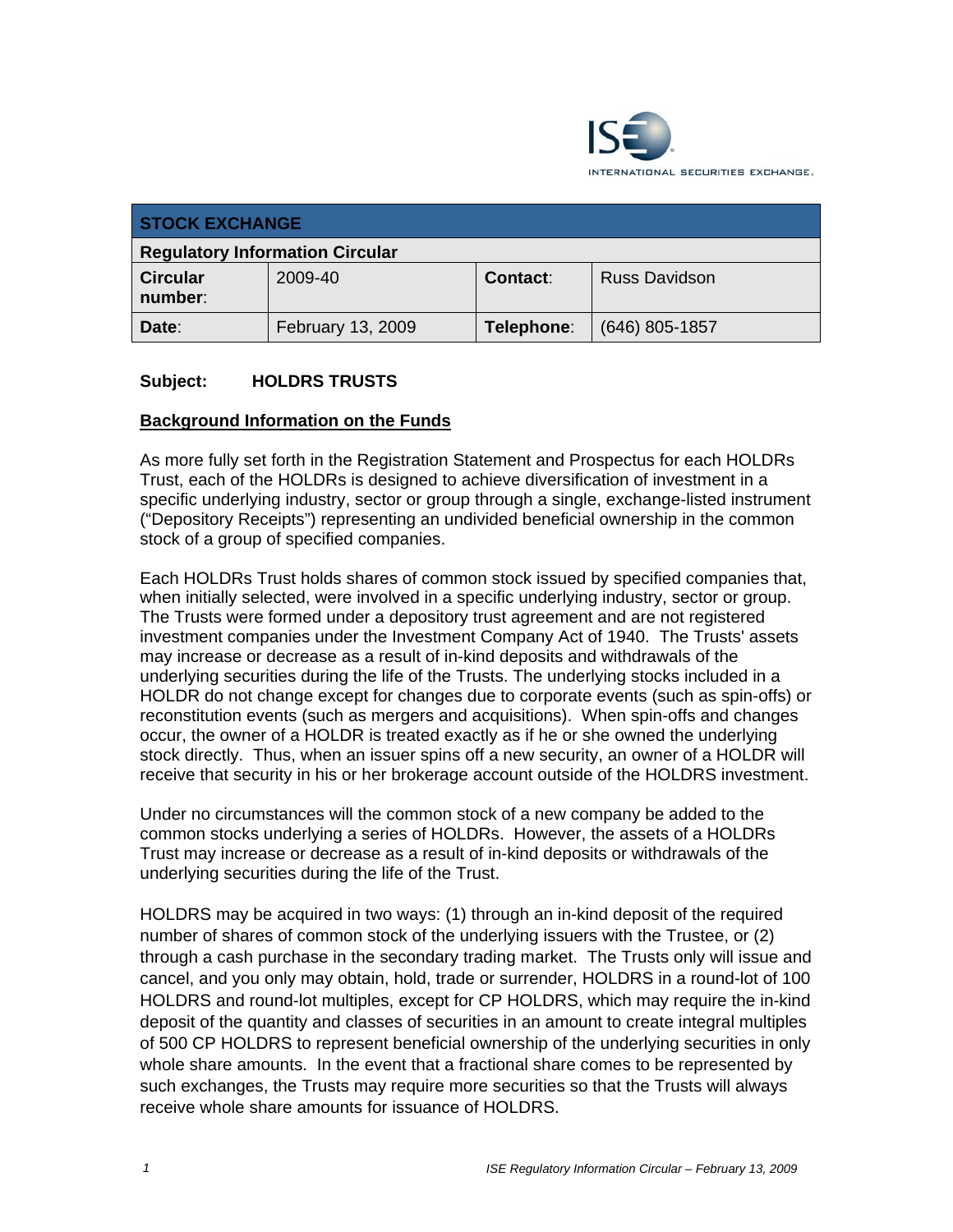The number of outstanding HOLDRS will increase and decrease as a result of in-kind deposits and withdrawals of the underlying securities. The Trusts will stand ready to issue additional HOLDRS on a continuous basis when an investor deposits the required shares of common stock with the Trustee.

The owner of HOLDRs has the right to withdraw the underlying securities, upon request, by delivering a round-lot or integral multiple of round-lot of HOLDRs to the Trustee and paying certain fees. In return, the underlying securities will be delivered in whole share amounts and cash will be delivered in lieu of fractional shares.

The Bank of New York, a New York state-chartered banking organization, is the trustee and custodian for all HOLDRS except CP HOLDRS, the trustee and custodian of which is BNY Trust Company of Canada. The Trustees are responsible for receiving deposits of underlying securities and delivering HOLDRS representing the underlying securities issued by the Trusts. The Trustees hold the underlying securities on behalf of the HOLDRS.

Owners of HOLDRS have the right to receive all shareholder disclosure materials and proxy materials distributed by the issuers of the underlying securities, and have the right to instruct the Trustees to vote the underlying securities. In addition, the Trustees distribute dividends and other payments that are declared and paid to the Trustees by the underlying securities, net of taxes or fees, to owners of HOLDRs.

Ownership of HOLDRs is maintained in book-entry form by or through The Depositary Trust Company in the United States and BNY Trust Company of Canada in Canada. Beneficial owners of HOLDRs will not have the right to receive physical certificates evidencing their ownership.

The Federal Income Tax laws treat a U.S. holder of HOLDRs as directly owning the underlying securities. The HOLDRs themselves will not result in any Federal tax consequences separate from the tax consequences associated with ownership of the underlying securities.

The registration statements for the Trusts describe the various fees and expenses for the HOLDRS.

For a more complete description of the HOLDRS and the underlying securities, visit www.HOLDRS.com.

### **Principal Risks**

Interested persons are referred to the discussion in the prospectus for a series of HOLDRs of the principal risks of an investment in it. These include the risk of a decline in the value of the underlying securities, risks associated with concentrated investments in particular industry, sector, or group, the risk that the HOLDRs may trade at a discount to the aggregate value of the underlying securities, the risk that the underlying securities are not necessarily representative of the specified industry, sector or group and that diversification may be lost as a result of business developments, reorganizations, or market fluctuations, the volatility of stock prices in the specific industry, sector or group, risks associated with the need of specific companies to keep pace with rapid changes in technology in order to remain competitive, the possibility that laws, regulations, or lack of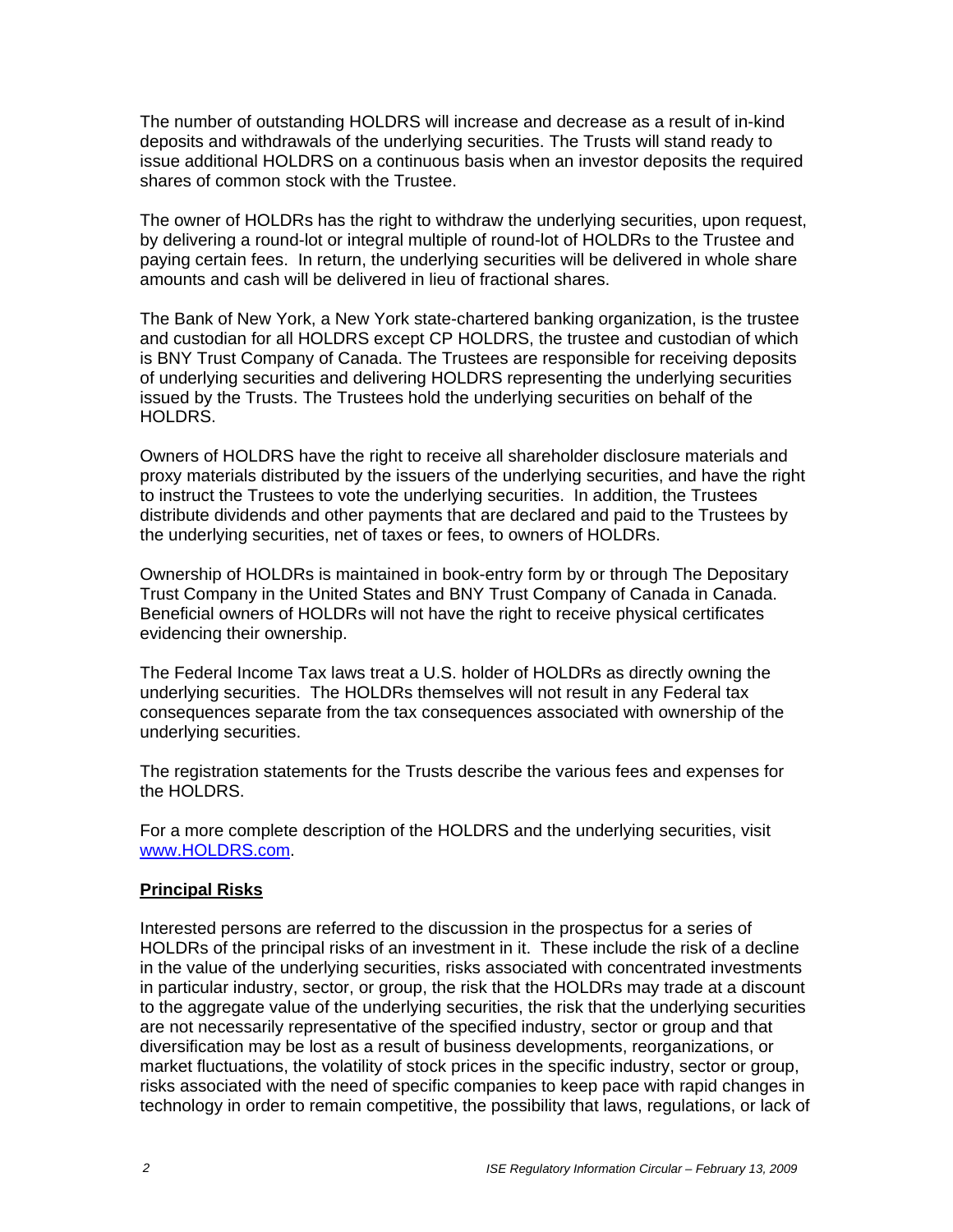consumer acceptance could impede the growth and profitability of the specific industry, sector, or group.

### **Exchange Rules Applicable to Trading in the Shares**

The Shares are considered equity securities, thus rendering trading in the Shares subject to the Exchange's existing rules governing the trading of equity securities.

# **Trading Hours**

Trading in the shares on ISE is on a UTP basis and is subject to ISE equity trading rules. The shares will trade from 8:00 a.m. until 8:00 p.m. Eastern Time. Equity EAMs trading the shares during the Extended Market Sessions are exposed to the risk of the lack of the calculation or dissemination of underlying index value or intraday indicative value ("IIV"). For certain derivative securities products, an updated underlying index value or IIV may not be calculated or publicly disseminated in the Extended Market hours. Since the underlying index value and IIV are not calculated or widely disseminated during Extended Market hours, an investor who is unable to calculate implied values for certain derivative securities products during Extended Market hours may be at a disadvantage to market professionals.

# **Trading Halts**

ISE will halt trading in the Shares of a Trust in accordance with ISE Rule 2101(a)(2)(iii). The grounds for a halt under this Rule include a halt by the primary market because it stops trading the Shares and/or a halt because dissemination of the IIV or applicable currency spot price has ceased, or a halt for other regulatory reasons. In addition, ISE will stop trading the Shares of a Trust if the primary market de-lists the Shares.

### **Delivery of a Prospectus**

Pursuant to federal securities laws, investors purchasing Shares must receive a prospectus prior to or concurrently with the confirmation of a transaction. Investors purchasing Shares directly from the Fund (by delivery of the Deposit Amount) must also receive a prospectus.

Prospectuses may be obtained through the Distributor or on the Fund's website. The Prospectus does not contain all of the information set forth in the registration statement (including the exhibits to the registration statement), parts of which have been omitted in accordance with the rules and regulations of the SEC. For further information about the Fund, please refer to the Trust's registration statement.

#### **This Regulatory Information Circular is not a statutory Prospectus. Equity EAMs should consult the Trust's Registration Statement, SAI, Prospectus and the Fund's website for relevant information.**